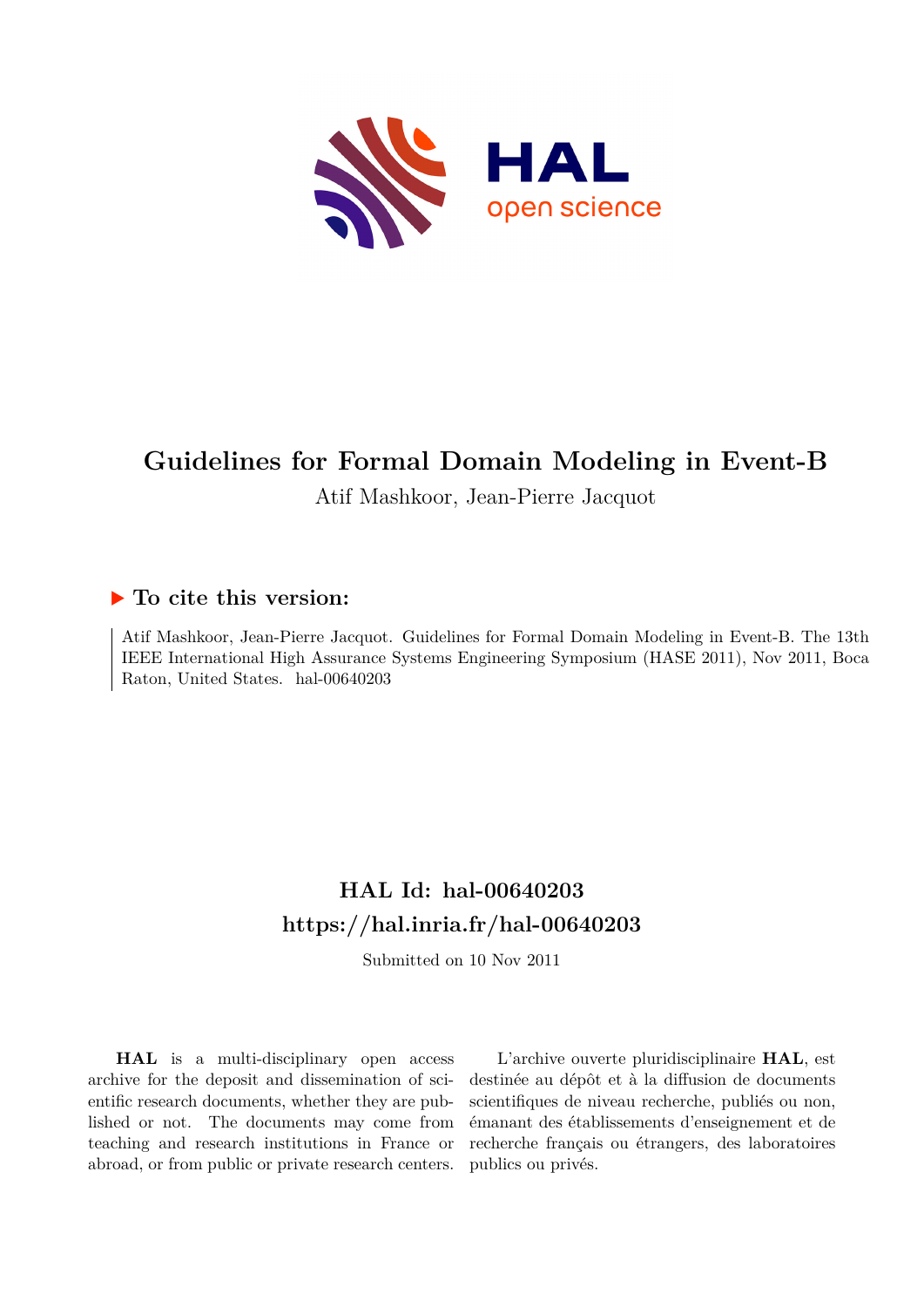### Guidelines for Formal Domain Modeling in Event-B

Atif Mashkoor, Jean-Pierre Jacquot *LORIA – Nancy Université Vandœuvre lès Nancy, France {firstname.lastname}@loria.fr*

*Abstract*—In this paper, we explore the possibility to use Event-B as a formal domain modeling tool. We identify the areas where domain modelers can struggle and present some guidelines to avoid these pitfalls. We mainly address three questions about domain modeling: what to specify, how to refine, and how to verify. We discuss the strategy to express domain assumptions, protocols, time, and temporal properties. We also analyze the refinement and proof system of Event-B in this realm. We advocate small incremental steps and alternative refinement mechanisms, such as "observation levels." We find animation a very helpful activity to complement the verification process.

#### *Keywords*-Formal methods, Domain modeling, Event-B

#### I. INTRODUCTION

Domain is a universe of discourse, an area of human and societal activity for which some support in the form of computing may be desired [1]. Examples of domains are transport, finance, health care, etc. Domain modeling is the process to document the key concepts of a particular domain, such as entities, their inter-relationships, static and dynamic properties, operations, events, and behaviors. System modeling, on the other hand, is the process in which different models, such as domain analysis, are used to design and construct systems.

A well-founded domain model provides a clear picture of the problem domain to all stakeholders. On the one hand, it helps drawing the underlaying systems' boundaries and on the other hand, it provides a vocabulary which keeps the meaning of the domain's concepts harmonious to everyone.

We can model a domain in a number of ways, either textually, graphically, or formally. While modeling highassurance domains, we prefer the formal approach. Though this choice requires advanced skills with some formal notation, yet it yields several notable advantages. First, a formal specification of the model is amenable to verification and testing which should result into a trustworthy software. Second, it helps to engineer the right software. The systematic derivation of requirements from formal domain models ensures that the resulting software is exactly what the customer want; ambiguities are eliminated right from the start.

The appeal of model-based, i.e., graphical, method is mainly due to an apparent ease of use of the tools and documents. In contrast, formal techniques are often caricatured as ascetic and out-of-reach of average developers. However this is just a perception, not a reality. Thanks to sophisticated and easy-to-use tools, many complexities tied to the application of formal methods can be abstracted away behind convivial interfaces. Execution techniques of specifications, like animation, can also involve customers into the development at earlier stages. Specification errors do not trickle down the development chain in this fashion. Specification techniques based on mixing formalism, such as [2], [3], also help requirements engineering. Providing developers with practical guidelines for developing formal models is also an effective mean of promoting their use.

We present here our experience of domain modeling with the formal method Event-B [4]. Event-B is an evolution of the B method [5] for system-level modeling and analysis of large reactive and distributed systems. We believe that using Event-B is equally suitable for modeling environments and domains where such systems are assumed to operate.

We have gathered our observations while modeling a high assurance domain: land transportation. Our work took place within the framework of the projects  $TACOS<sup>1</sup>$  and CRISTAL<sup>2</sup> . These projects aim at studying new transportation systems using autonomous and self-service vehicles known as CyCabs [6]. CyCabs are small computercontrolled electric cars. They can move in three modes: driven by a human, driven by their inboard computer, or within a *platoon.* In the last mode, several CyCabs assemble as a train without material connections between the cars.

Transportation is defined as the movement of people and goods from one location, called a *hub,* to another with the use of vehicles. We suppose the existence of a network composed of *stations* (hubs where vehicles can stop to be loaded and unloaded), *junctions* (hubs where roads join), and *paths* which connect stations and junctions together. Movements are constrained by the topology of the network: a vehicle must follow a *route*, a sequence of adjacent paths, in order to travel from its origin to its destination.

We modeled two general properties of transportation, safety and travel-time. The first is the idea that collisions between vehicles must be avoided. The second reflects the fact that travel time is at the root of nearly all decisions made about transportation, either individually or socially.

In this paper, based on our experience, we present some

<sup>1</sup>http://tacos.loria.fr

<sup>2</sup>http://www.projet-cristal.org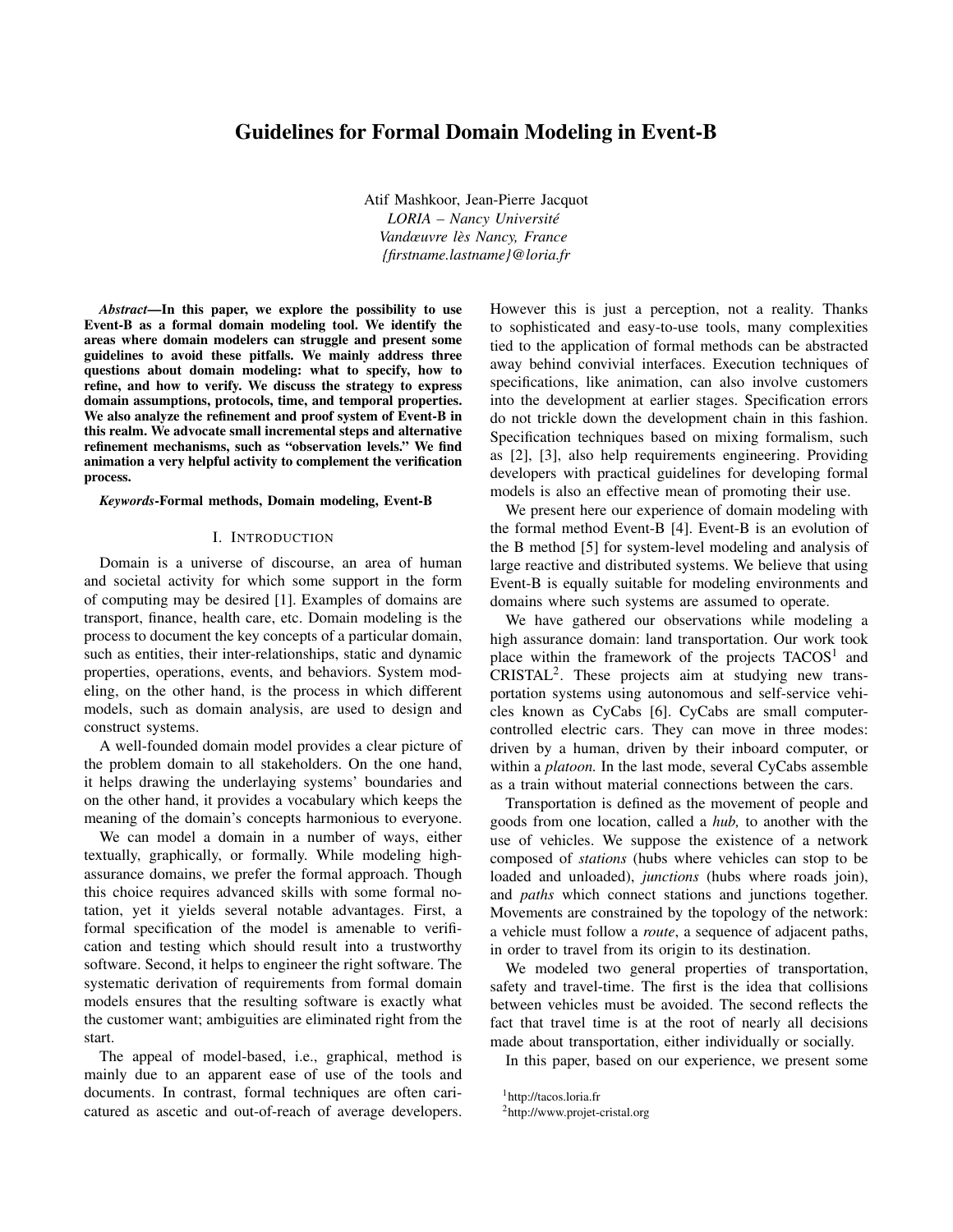guidelines for formal domain modeling with Event-B. Section II presents a brief overview of the employed formal method. In Section III, we discuss that what a domain model should be comprised of. Sections IV and V analyze the refinement and verification process of domain modeling in Event-B respectively. Section VI presents some related work. Finally, Section VII concludes the paper and indicates some future work directions. The *fully-verified* version of the transport domain model which is used as the reference specification is available at the following web address: http://dedale.loria.fr/?q=transport-domain.

#### II. EVENT-B

Event-B is a formal language for modeling and reasoning about large reactive and distributed systems. Event-B is based on set theory and standard first-order predicate logic. Event-B is provided with Rodin<sup>3</sup>, a platform which supports the writing and proving of specifications.

#### *A. Structuring*

An Event-B model is composed of two constructs: machines and contexts. Machines, which define the dynamic behavior of the model, contain the system variables, invariants, variants, and events. Variables are typed; their values may be integers, sets, relations, functions or any other settheoretical construct. Invariants define the state space of the variables and their safety properties. Variants are related to the correction of refinements.

An event defines transitions from one state to another. It is composed of guards and actions. A guard is a predicate and an action is an assignment statement to a state variable and is achieved by a generalized substitution. Events can be triggered when their guard is true; the choice of the event to fire is non-deterministic. The actions of a particular event are executed simultaneously. Contexts, which define the static elements of the model, contain carrier sets, constants, axioms, and theorems. The last two are predicates expressed within the notation of first-order logic and set theory.

#### *B. Refinement*

Event-B embeds the concept of refinement which is then the basic element of the specification development process. A refinement consists of introducing new variables and events. Abstract events are refined by strengthening their guards and adding actions to the new variables.

Variants can be introduced to guarantee that some new events (called convergent) do not prevent older ones from triggering. They are either a natural number expression which must be decreased or a set which must be made smaller, by each convergent event and not be increased by each anticipated (new but not convergent) event.

A machine can be refined into another machine which then contains a more detailed or concrete description of the model. A context can be refined (extended) into one or more contexts. It contains the static pieces of information of a model associated to the refinement. A machine can see several contexts, that is, use the names and properties it contains. A context can be seen by several machines.

#### *C. Proofs*

The semantics of refinement is given by proof obligations. Proving a refinement correct amounts to prove that concrete events maintain the invariant of the abstract model, maintain the abstraction invariant, and, when appropriate, decrease variants monotonically.

Proofs also ensure that specifications meet essential system properties, such as well-definedness and invariantpreservation. The proof obligations generated by the tool are required to be discharged using provers, either automatically or interactively.

#### III. WHAT TO SPECIFY?

A domain specification is an abstract description of a domain. This document intends to specify the domain's intrinsic and extrinsic assumptions, protocols, properties, etc. In this section, we discuss what a typical domain model should be comprised of and how to model it in Event-B.

#### *A. Model assumptions*

A domain model is the composition of different assumptions about the particular domain. These assumptions can be classified into three categories: structural facts, behavioral laws, and enforceable properties. While always expressed as predicates on the state, these assumptions can be written in the specification either as invariants in machines, axioms in contexts, or guards in events.

Structural facts are the constants of a domain. So, they naturally fit into Event-B contexts. We use axioms to express the structural properties of the model. For instance, in transportation domain, contexts are used to define facts, such as "vehicles have bounded speed and acceleration," "a route is an acyclic sequence of adjacent paths," or  $position(t + dt) = accel(t)dt^2/2 + speed(t)dt + position(t).$ 

Behavioral laws are described by events and particularly by their guards. For example, as shown in Figure 1, the law of movement as displacement of vehicles to new locations is modeled with the event travel.



Figure 1. Event travel

Further precisions, such that departure and arrival must be stations and be connected by a route are straight refinements of the event.

<sup>3</sup>http://rodin-b-sharp.sf.net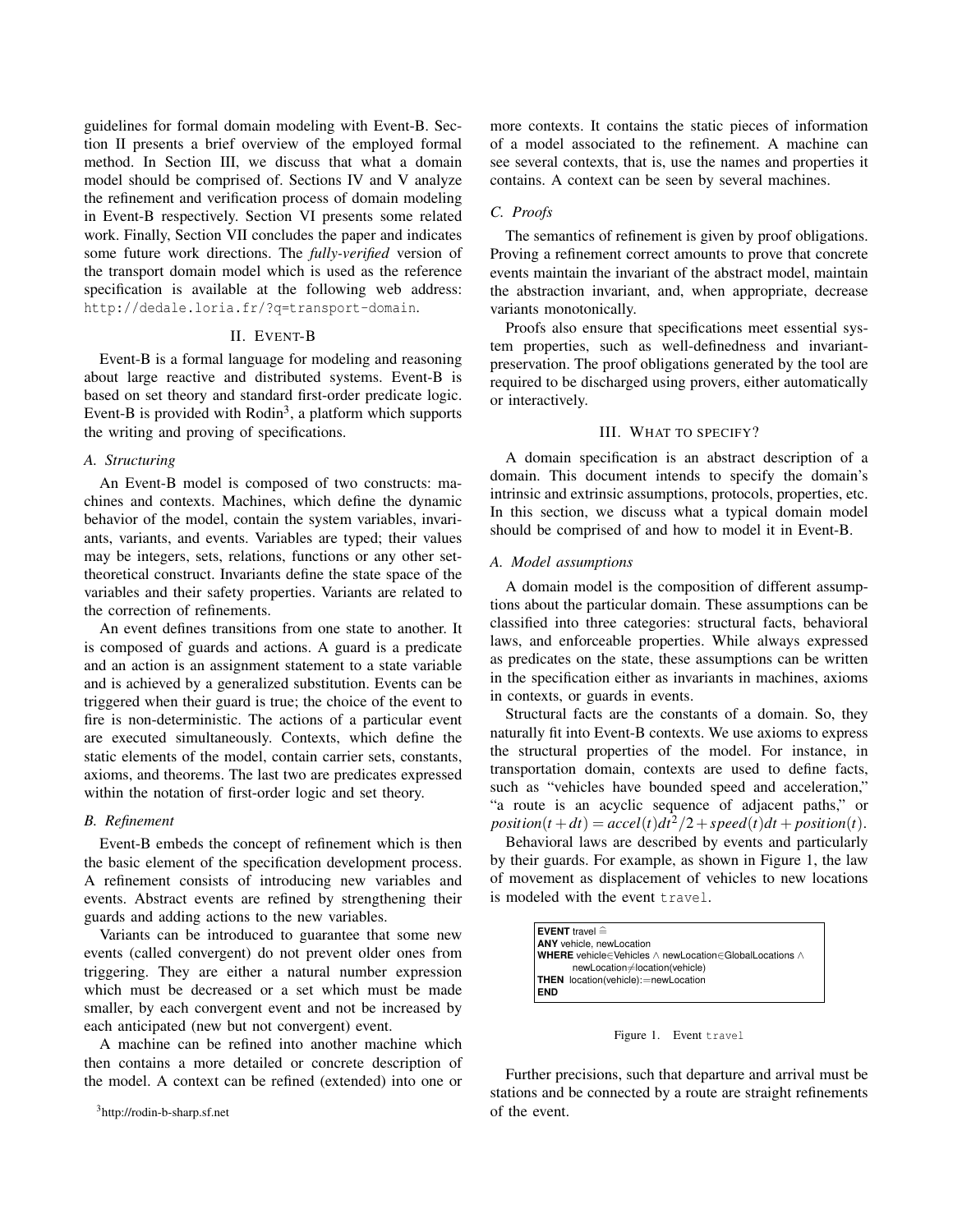Enforceable properties are properties which are necessary for a domain to be well-behaved. They are expressed by invariants. We express the absence of collision this way. Of course, the expression depends on the level of abstraction and is subjected to refinement. For instance, we define a collision on a hub as "too many vehicles on a hub at the same time." When finer movements on a path of the network are described, it is refined to the intuitive definition of "no two vehicles at the same place at the same time."

Whether a particular domain assumption should be expressed as a behavioral law or as an enforceable property is a difficult choice to make. For example, consider the absence of collisions which has been modeled by invariants. We could get the same by modeling this assumption as a special collide event. Formally, there is a strong relationship between the two descriptions: the guard of the hypothetical collide event is the negation of the invariant.

$$
\neg Guard(Collide) \Rightarrow Invariant(NoCollision)
$$

The choice between the two expressions depends on the kind of system one has to develop. For instance, developers of a road traffic monitoring system will likely prefer collide events since their system will have to deal with such situations. Developers of a traffic light control system will likely prefer invariant expressions as it is one of the goals of their system.

#### *B. Define protocols*

A domain exhibits several protocols. For instance, travel must be realized in a specific sequence of crossing hubs and traversing paths.

$$
travel \equiv (start Travel; (crossHub; traversePath) + )
$$

This reflects a protocol induced by the network topology and an implicit constraint of land transport. The protocol for crossing a hub must itself be decomposed for collision free traveling:

$$
crossHub \equiv (wait*; enterHub; leaveHub)
$$

So as the protocol of traversing a path which can be defined as follows:

$$
traversePath \equiv (waitToEnterOnPath*; leaveHub; \newline (waitToMoveOnPath | moveOnPath)*)
$$

Unfortunately, Event-B does not provide us with an easyto-use notation to model the protocols defined above with regular-expression-like formulas. We need to use the standard mechanisms of events and guards. In practice, this mean that we need explicit control predicates over these events so that they can be orderly fired with certain parameters to realize the respective protocols correctly.

Current research on CSP||Event-B [7] or atomicity decomposition [8] is promising and will lead to elegant solutions to this issue in the future. Meanwhile, we must resort to hand-coded causal orders.

We use two basic techniques: control sets and state markers. For instance, the correct sequence of crossHub and traversePath to decompose a travel is controlled by the set of hubs and paths that still remain to cross and traverse respectively: each event removes one easily characterized element from the set. Crossing hubs is controlled by a discrete marker associated to the vehicles with respect to hubs, where each event sets the marker:

$$
vehicle State \in Vehicles \times Hubs \rightarrow \{initial, entering, onHub, leaving, crossed\}
$$

Both techniques have some advantages and disadvantages. In the first approach the variant is quite easy to define but at the expense of complex computations (or definitions) of the sets. In the second technique, state markers are easy to use in guards and they make the sequence of events easy to understand. However, it is difficult to set up the variants and, generally, to connect state markers to invariants. Our longest proofs were associated with state markers.

#### *C. Specify time*

Time is an important property in high assurance domains; transportation is no exception. A difficulty with time is that it comes in several flavors, most notably discrete and continuous; transportation exhibits both. For instance, modeling travel-time requires discrete time (two readings of a clock), whereas modeling the movement on a path requires continuous time for the kinematics of vehicles. Event-B has no built-in notion of time.

In our models, we use the technique inspired by [9]. It is an instance of event-queue simulation techniques. It uses a global clock which can go only forward (see figure 2 and 3 for the abstract and refined versions), and an eventqueue, activationTime. The introduction of time follows a regular pattern:

- 1) pick an event to "time"
- 2) add the guard

vehicle∈dom(activationTime) ∧ time=activationTime(vehicle) 3) add the action

activationTime := activationTime  $\Leftarrow$  {vehicle  $\mapsto$  time + timeInc}. *timeInc* is, of course, dependent on the particular event. It can be a constant, an arbitrary value or a computation on the event queue.

| <b>EVENT</b> ticTac $\widehat{=}$           | <b>EVENT</b> ticTac REFINES ticTac $\widehat{=}$    |
|---------------------------------------------|-----------------------------------------------------|
| <b>ANY</b> tic                              | <b>ANY</b> tic                                      |
| $ $ WHERE tic $\in$ N $\wedge$ tic $>$ time | <b>WHERE</b> activation Time $\neq \emptyset \land$ |
|                                             | tic = min(ran(activation Time)) $\wedge$ tic > time |
| THEN time:=tic                              | <b>THEN</b> time:=tic                               |
| <b>END</b>                                  | <b>END</b>                                          |
|                                             |                                                     |

Figure 2. ticTac Figure 3. Refined ticTac

The technique works well both for the discrete time which we use for the abstract protocol of crossing hubs and the continuous time which we use for the kinematics. Events are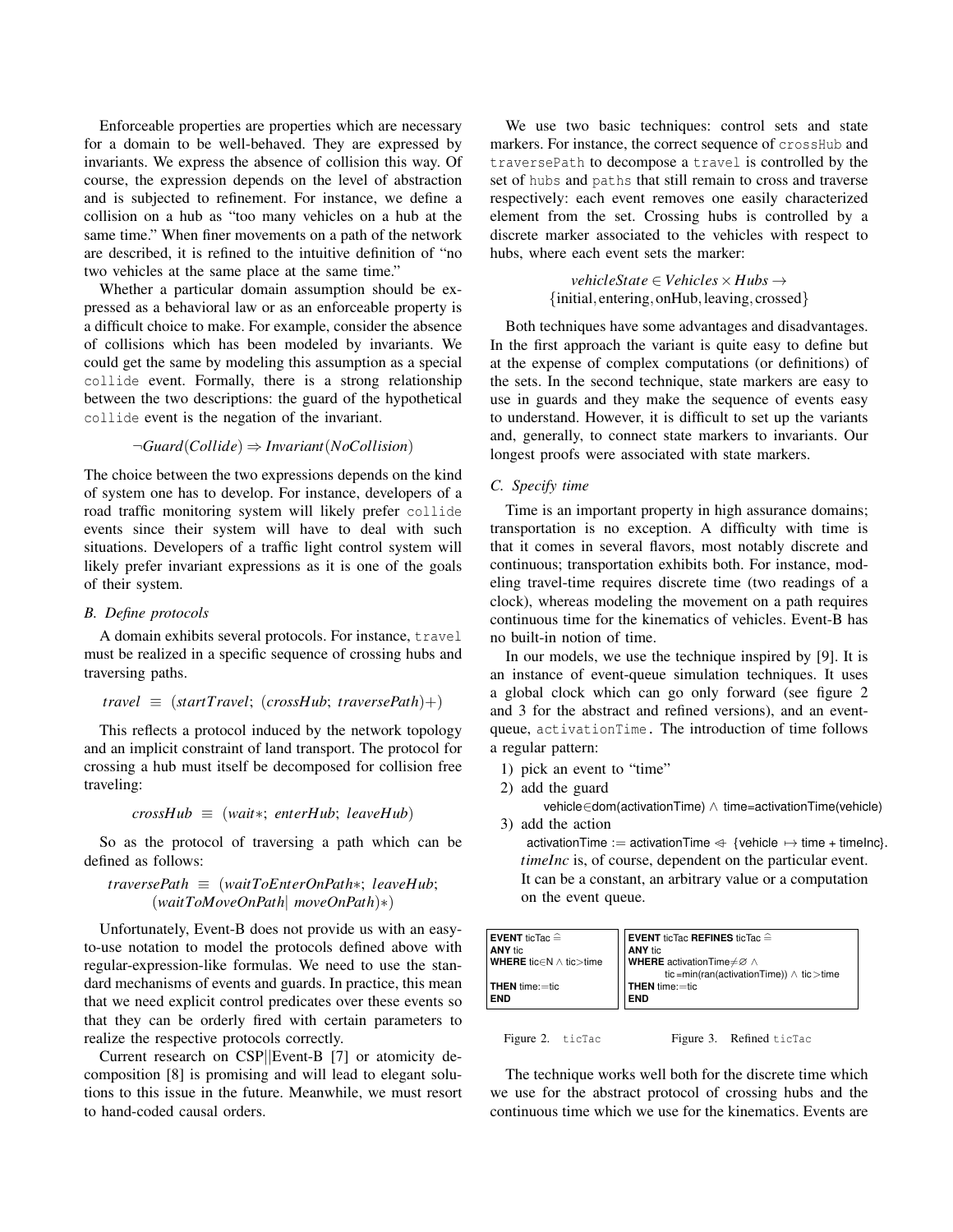now synchronized and can only be fired at their appropriate time. Of course, we do not use real continuous time, but a discrete approximation through the choice of a small fixed tick for *timeInc*.

#### *D. Express temporal properties*

Temporal properties, such as safety and liveness, are essential to safety critical and high assurance systems. A safety property states that something bad never happens, whereas a liveness property states that something good eventually happens [10]. We need to model temporal properties in both domains and systems, but they play different roles.

A safety property is easily stated in Event-B, as long as it can be expressed as an invariant. No-collision is a typical safety property. While modeling domains, this is adequate: the proof that all events maintain the invariant is sufficient to establish that the domain is well-behaved. Of course, it would not suffice for a system: we must ensure that it is free of deadlocks and divergences.

In fact, we know that the real domain of land transportation is subjected to gridlocks (traffic jams), which are a form of local deadlocks, and, hence to a form of divergence: a vehicle can wait infinitely. So, a good model of the domain must include these facts.

In our transportation model, the gridlocks are actually modeled as special events (lockXXX). The guards of these events state the conditions for systems implemented to work within the domain to keep them free-flowing. Interestingly, the lockXXX events popped out naturally when we introduced the time: some proof obligations could not be discharged without introducing the negation of the gridlock condition.

It is to be noted that the usual techniques to guarantee deadlock-freeness and non-divergence in Event-B specifications [11] are not useful in our case. Introducing the wait event (wait's action is SKIP) is essential for ensuring nocollision. This ensures that the disjunction of the guards of all events is true but makes variant clauses impossible. Since a vehicle can wait an indefinite period of time, we cannot prove that the wait event does not prevent other events from happening.

Unfortunately, it is not always possible to express finer liveness properties in Event-B. Presently, we do not know how to state that a vehicle which has started a travel will eventually reach its destination. Though not really critical for land transport, it is for air transport. For such properties, we need to resort to model checking or animation.

#### IV. HOW TO REFINE?

As any text, a formal domain model is only the endproduct of a complex thought-process. Its role is to present most of the knowledge necessary to construct software pieces which operate harmoniously and safely. However, readers trying to extract the knowledge out of this formal piece of text are often confronted with a very difficult task. Sometimes, a domain fact hides under cryptic notations, sometimes it is spread over several parts of the model, or sometimes, it is implicit. Understanding a formal text of some complexity is often equivalent to re-inventing the process of its construction and figuring out the rationale of the development steps.

Event-B, like B, embodies a process idea: formal refinement. Refinements have two roles. On the formal hand, they help master the proof of implementation correctness by breaking a big intractable proof into many manageable small ones. On the methodological hand, they help structure and organize the development process. Linking both roles together is adequate in B where the aim of the development is to produce a working code from a given specification. A refinement in B is a process step where we transform an abstract representation of a piece of information into a concrete and computable representation.

When modeling a domain, we prefer to see refinements as process steps where a new piece of information is added to the model. We find useful to classify refinements in two different categories:

- 1) state enrichment: a new concept or a new constraint on the state is added. Contexts are extended and the events concerned by the novelty are refined (guards and actions are changed). The structure of the specification is not changed.
- 2) event decomposition: a "large" event is decomposed into several "smaller" ones. The structure of the model is altered.

The second kind of refinement corresponds to a change of "observation level." Observation levels [12] are a way to provide a specification with a super-structure which eases its understanding. They reflect either the "natural" structure of the objects or the structure of the behavior. For instance, decomposition of a protocol into a sub-protocol refers to a change of observation levels. It provides us with an easy way to introduce a new property into the model. This notion is important at the methodological level.

#### *A. Refine slowly*

We advise to use small incremental steps while developing domain models. Ideally, only one new fact should be introduced per refinement.

Recording rationales for refinements is essential for later understanding of the formal text. Currently, Rodin provides only minimal abilities in this domain: simple comments. They are not well fitted for long explanations. We make use of this small-step approach to introduce the vocabulary of transportation network, for instance.

More importantly, while some facts will appear at a unique place like a new invariant or a couple of axioms, many will be scattered over the text. Behavioral laws are typical of this. For instance, understanding the protocols which prevent collisions requires to consider the guards of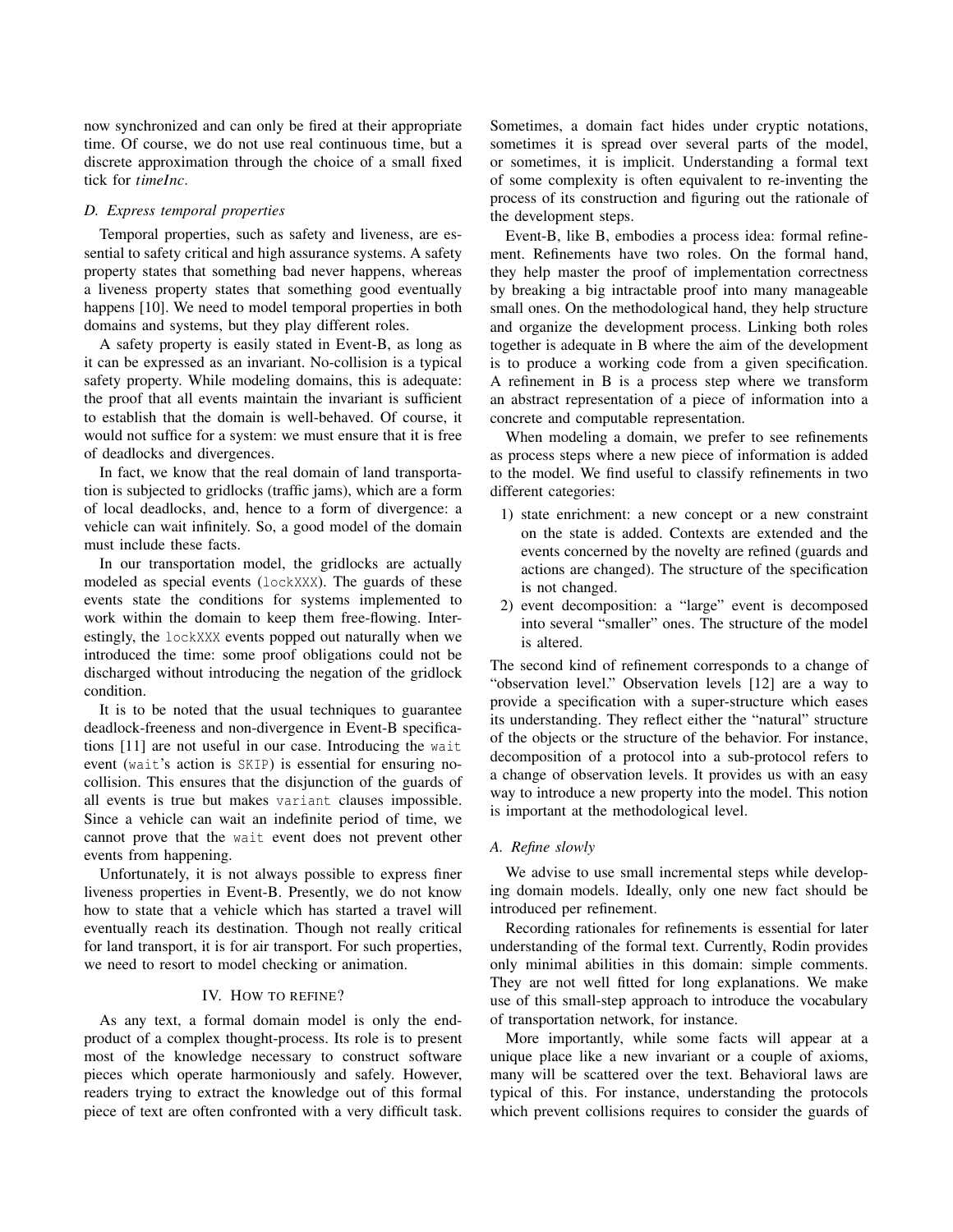two different sets of events. Expressing each type of collision by one specific refinement eases the work.

Last, expressing only one feature of the domain at a time helped us finding patterns, such as timing (cf. Section III-C), in the refinements of events. Again, this kind of regularity in the expression makes later analysis of the text easier. We should also note that small refinement steps are well supported by Rodin. They do not cost much.

#### *B. Refine unconventionally*

The observation levels should be used to organize the development rather than the implicit linear view of refinements.

Event-B has inherited from B the view that a development is a sequence of refinements. This conception is adequate in B, less so in Event-B. The problem with the linear sequence is that when we introduce a new property, we need to do this into a complex piece of text. For instance, if we wanted to introduce the notion of energy consumption, we would like to start the new feature analysis as depicted in Figure 4. From this, we could refine the notion along the observation levels and merge the resulting model with the current specification.



Figure 4. Introduction of energy consumption: what we want

Instead, Event-B's flat refinement structure would force us to write the travel event as illustrated by figure 5 and to introduce in all other events a dummy action of the form:

#### meter  $\in$ | meter'(n)  $\geq$  meter(n)

This action simply states that meter is susceptible to be modified by future refinements. Even if the addition of such an action does not pose any problem, it tends to clutter the text and causes distraction.

Organizing the introduction of a new feature along the observation levels (at least, one refinement per level) has several advantages:

- we make "small" steps, focusing on a small and specific set of events,
- we can relate more easily failures during the proofs to incompatibilities between the feature's definition and the existing model,



Figure 5. Introduction of energy consumption: what we have

• the levels point "naturally" to the feature's facets we need to analyse.

We used this guideline when introducing the notion of time. On the first level, time is only travel-time, something which just needs a readable clock and an event to make it tick. On the second level, time is the same and nothing new is needed (no refinement). On the third level, time becomes a computable quantity and the event-queue technique is introduced. On the fourth level, time becomes continuous and needs to be discretized because of the absence of the abilities to model  $\mathbb R$  in Rodin. The path was easy to follow but is not reflected in the sequence of refinements.

#### V. HOW TO VERIFY?

Verification of a domain amounts to assert that the specified facts, laws and properties about the particular domain are consistent, checkable and provable. A verified domain model is, therefore, considered as a consistent set of assumptions about the domain. In fact, this hypothesis does make sense as an unprovable model, of course, can not be trusted.

Refinements serve different purposes in system development than in domain modeling. In the former case, the refinement is a more concrete description of the same model. We need to prove that the new description enjoys the same functional properties. In the latter case, the refinement is an enrichment of the model. We need to show that the new feature is consistent with the previous ones. Although based on the same set of proof obligations, the proving process needs to be observed from another point of view.

#### *A. Beware of easy proofs!*

Asserting the consistency of an assumption expressed as an invariant is relatively easy. Either the invariant related proof obligations can be discharged or not. This is safe. However, when an assumption is expressed as an axiom, it is hard to prove its consistency. Proof obligations assert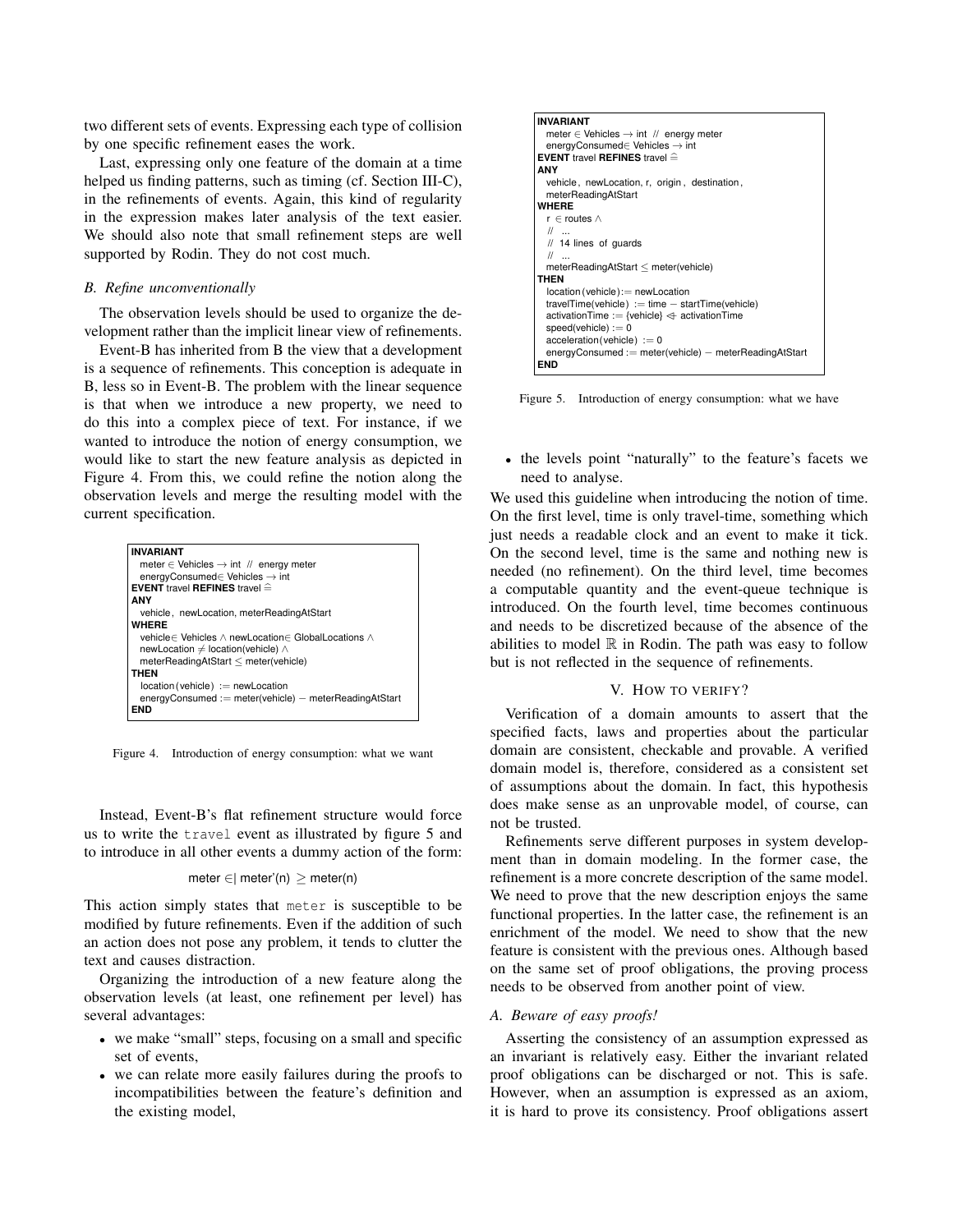well-formedness and well-typing, but not consistency. We are then always at a risk to introduce a fact which is contradicting with the rest of the model. Although hard, the ability to detect contradiction among axioms is crucial for the correctness of the model.

Unfortunately, Rodin does not warn us when axioms are inconsistent. One should always keep a skeptical eye on the proofs. If proofs become mysteriously easy to discharge, beware! The introduction of an axiom or a theorem, such as TRUE = FALSE is a useful heuristic. Success in the proof signs a contradiction, failure provides us only with reasonable assurance.

#### *B. Beware of obvious truth!*

Discharging a proof obligation using a tool may not always be possible. A proof which cannot be carried out by a prover is not always the sign of an error in the specification. In such cases, a pen-and-paper proof may work.

In Rodin, we can make "approximations" by declaring the goals as "reviewed." While legitimate in certain situations, in particular due to shortcomings of current provers, reviewing an "obvious" goal may lead to a surprise. For instance, assuming  $x(y/z) = (xy)/z$  seems natural, except that this is true in  $\mathbb R$ , not in  $\mathbb N$ . Though numerically correct as the difference becomes actually negligible when numerators are much bigger than denominators, this approximation is yet formally incorrect.

One should always be careful while making approximations and going outside the tool to prove an hypothesis. Investing time in proving "the obvious truth" is worth it. Dynamic testing techniques, such as animation with realistic values, can give insight on the validity of the approximations and on the solidity of the model.

#### *C. Use animation to complement provers*

Animation allows specifiers to check the behavior of the specification by observing its execution. Non-provable safety and liveness properties can be assessed by analyzing state values and event-enabledness status. We can make solid observations on the behavior of a model by a trace analysis of the simulated scenarios.

Animation cannot show that a property always hold, but it may help to generate counter examples which show that the model is partly incorrect. Animation and model-checking play a similar role, in fact, ProB [13] offers both functions.

A very useful side-effect of animation is to help get better insights on the model. Implicit properties and unexpected behavior, either good or bad, will become apparent. We did even use it as a prototyping tool to fix the expression of tricky protocols. The execution of the specification (without translation into code) identifies right away any undesired transitions in the model's behavior.

Nevertheless, the most important role of animation is to participate in the validation of the model, i.e., to assess that the model is an adequate abstract mathematical representation of the real domain. Ideally, animation should be used after each refinement, at least, after each introduction of a new observation level. The catch is that well-written specifications often contain traits that can not be dealt with by animators. We have then developed behavior-preserving transformations [14] for some of these traits which are costeffective enough to be used intensively.

#### VI. RELATED WORK

#### *A. Domain modeling in RAISE*

In recent times, Dines Bjørner's work [15], [16] is most notable in the field of formal domain modeling. He uses RAISE Specification Language (RSL) [17] for the description of domains and concentrates towards the formalization of as many domain facts as possible.

Our research differs from his work on two main fronts. First, we head towards the enrichment of domain models while paying as much attention to verification and validation as specification. Second, our concerns are also to check the capability of Event-B as a domain modeling tool and to point out and address (where possible) the issues with which we confront during this exercise. The choice of formal method can be another difference. A brief comparison of both languages, Event-B and RAISE [18], is available in [19].

#### *B. Modeling of the transportation domain in Event-B*

Previously, Event-B has been used for the development of transportation systems, see for instance [20], [21], [22], but most of the time the role of this language was limited to system modeling of a particular component. Our work is different in a sense that we are modeling the domain, where such systems are assumed to operate. The specifications of these aforementioned railway systems do contribute towards the completion of the land transport domain model, but as a part of the whole. Our model is more general and could be used for different kind of transportation systems, such as road, railways, conveyors, etc.

#### *C. Alternate refinement mechanisms in Event-B*

Linear refinements are the de facto standard of specification development in Event-B. Their counterparts, other than observation levels, are Retrenchments [23], Feature development [24] and Parallel refinements [25].

Retrenchment was proposed as a liberalization of the notion of refinement to capture more informal aspects of development within a formal framework. A retrenchment step from an abstract to a concrete level of abstraction allows strengthening of the precondition, weakening of the postcondition, and mixing of state and I/O information between the levels of abstraction by mediation of two extra predicates per retrenchment. In particular, it allows nonrefinement-like behavior to be expressed via the weakened postcondition. This allows the specification of low level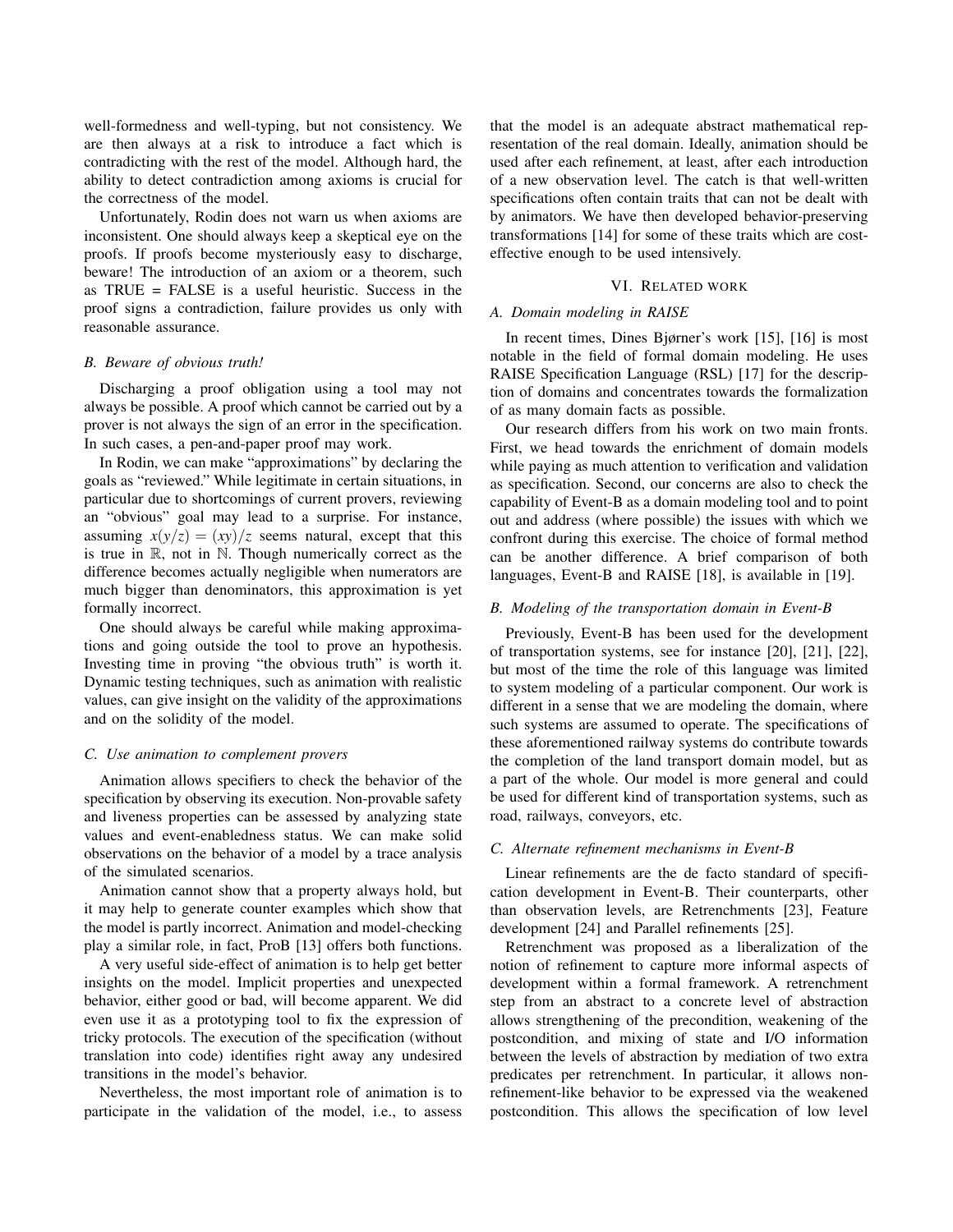details of the model without cluttering up the formal text by unnecessary code which is mandatory to discharge proofs.

Feature-oriented specification development is a mechanism to specify the behavioral variability of the model. A feature, in this case, is a simple B machine which is atomic with respect to other functionalities. The composition of several machines, each highlighting distinctive features, forms the final model. The composition of these features is still a difficult issue. The development is supported by the Rodin plugin [26].

Parallel refinements is another idea of model decomposition to handle the complexity introduced by linear refinements. In this technique, the large model is cut into several smaller components. The model decomposition is either based on shared variables [25] or on shared events [8]. The tool support is presented by [27].

Our view on refinement of Event-B models by grouping them into observation levels is different from all of the aforementioned methods. They require intricate proof obligations to measure the correctness of the model and a change in the language. Our approach can be adopted without touching the semantics of the formalism and by just providing a visual modification at the level of tool.

#### *D. Timing and temporal properties in Event-B*

The specification of timing and temporal properties in Event-B is known to be a challenging task. The expression of these properties, a key element for use of formal methods in the automotive sector, is currently non-standard in Event-B. Correctness of such specifications thus becomes an issue.

Like us, [28] reuses and adapts the timing pattern of Event-B proposed by [9]. Similarly, the pattern of Joochim et al. [29] proposes the use of global time and also interacts with a number of active times. This pattern formalizes the Timing Diagram of UML and does not address timing properties in general. In addition, its usage is recommended at abstract stages rather than in later refinements.

Abrial et al. [30] propose the use of temporal properties to model the dynamic behavior in Event-B specifications. In its continuation, [31] proposes the use of Linear Temporal Logic (LTL) for such modeling. Like others, [32] also proposes an extension of Event-B to incorporate three LTL operators: *next*, *eventually*, and *bounded eventually*. In this work, standard Event-B structures, WHEN, THEN and END are modified to represent these operators. Such models deviate from the standard Event-B notations and their verification and validation are a major challenge. The point is that expressing temporal properties is still a challenge in Event-B. Approaches based on mixing formalism, such as fusion of KAOS with Event-B [3] seems a promising solution.

#### VII. CONCLUSION AND FUTURE WORK

In this paper, we have proposed some guidelines to use Event-B as an effective tool for formal domain modeling. Induced from our experience with transportation, they should, of course, be tested and validated on other domains. Nonetheless, we think that the notion of observation levels, the alternate viewpoint on refinement, the analysis of the role of proofs, and the importance of animation are good premises for a method of domain modeling with Event-B.

Though we have found Event-B an adequate language for domain modeling, yet there are few questions which must be answered. They are mainly about the expression of temporal properties, the tools and the validation of models.

In Event-B, we cannot straightforwardly express and prove properties such as deadlock freeness, liveness, fairness, etc. We consider this an important shortcoming of the language. At the level of tool, Rodin is still in development stages and still needs to be matured for industrial use.

The validation of models is as important as their verification. As formal refinements structure the development and verification process, we believe they can also help structure the validation process. Not all specifications are by default animatable; some needs to be transformed. Work presented in [14], [33] is a preliminary exploration of this idea.

The unprecedented level of complexity of the domain has made it quite difficult to ensure its resilience feature, the ability of the system working within to stay dependable while facing changes. Absence of these properties may lead to devastating accidents unless they are explicitly specified and proved. In future, we are contemplating to model the resilience properties of the domain.

Another challenging task is to observe how different transportation applications can be derived from this complex domain model.

#### **REFERENCES**

- [1] D. Bjørner, "Domain engineering," in *In BCS FACS Seminars, Lecture Notes in Computer Science, the BCS FAC Series (eds. Paul Boca and Jonathan Bowen*. Springer, 2008, pp. 1–42.
- [2] A. Idani and Y. Ledru, "Dynamic Graphical UML Views from Formal B Specifications," *International Journal of Information and Software Technology*, vol. 48, no. 3, pp. 154–169, 2006, elsevier.
- [3] A. Mashkoor and A. Matoussi, "Towards Validation of Requirements Models," in *2nd International Conference on Abstract State Machines (ASM), Alloy, B and Z (ABZ'10)*, Orford, Canada, 2010.
- [4] J.-R. Abrial, *Modeling in Event-B: System and Software Engineering*. Cambridge University Press, 2010.
- [5] ——, *The B Book*. Cambridge University Press, 1996.
- [6] G. Baille, P. Garnier, H. Mathieu, and P.-G. Roger, "Le cycab de l'INRIA rhônes-alpes," INRIA – Rhônes-Alpes, Technical Report RT-0229, 1999.
- [7] S. Schneider, H. Treharne, and H. Wehrheim, "A CSP Approach to Control in Event-B," in *Integrated Formal Methods - IFM 2010 Integrated Formal Methods - 8th International Conference, IFM 2010*, ser. LNCS, vol. 6396. Nancy France: Springer Berlin / Heidelberg, 2010, pp. 260–274.